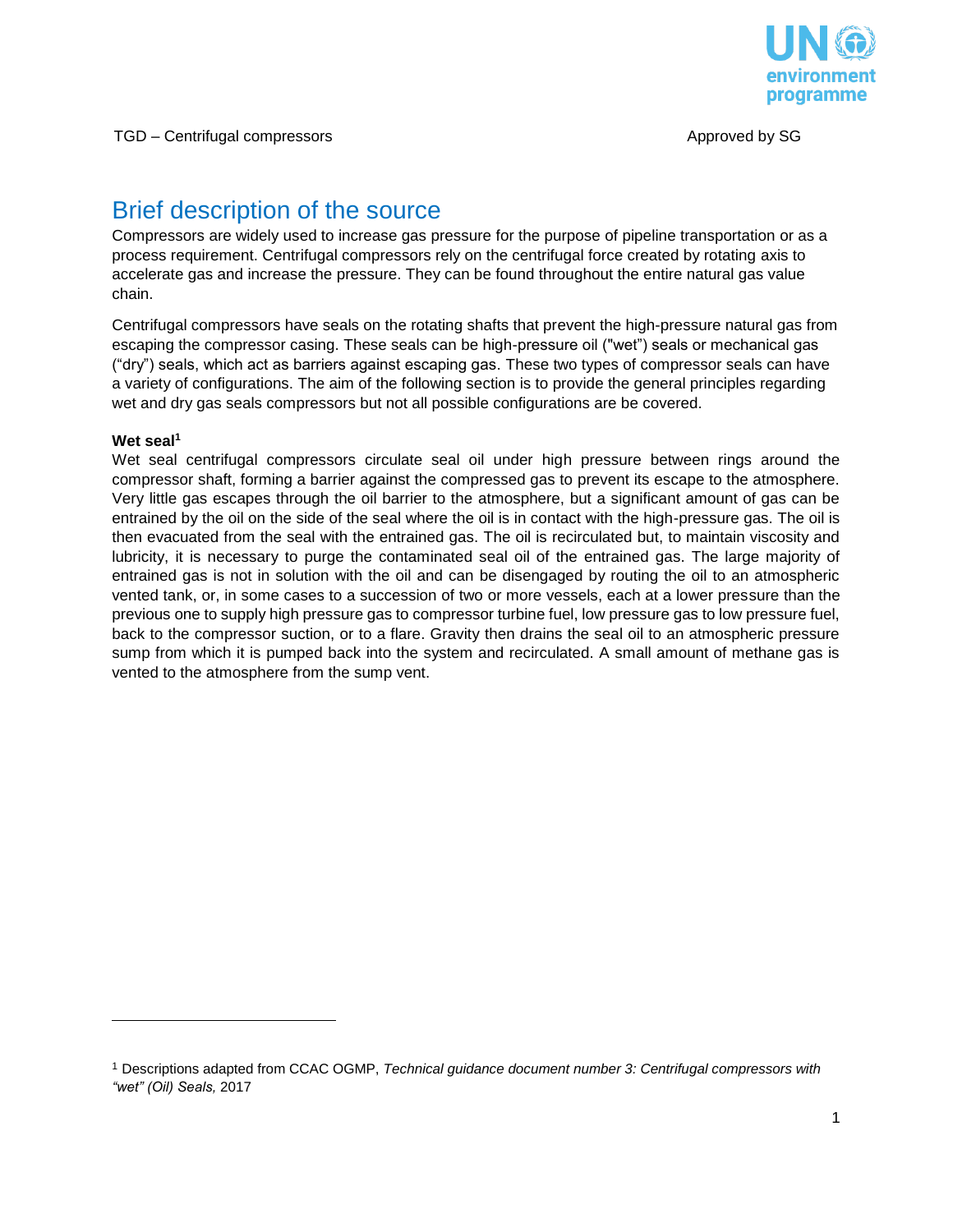

#### *Figure 1 - Illustration of typical process flow for a seal oil degassing capture system*



Reference: Natural Gas Star, *Wet Seal Degassing Recovery System for Centrifugal Compressors,* 2014

#### **Dry seal**

Dry seals operate mechanically under the opposing force created by hydrodynamic grooves and a stationary ring. Hydrodynamic grooves are etched into the surface of the rotating ring(s) affixed to the compressor shaft. Centrifugal compressor dry gas seals can be configured in several ways as shown in the figure below:

- 1) Single Seal (mainly non-hazardous process gas)
- 2) Double Seal (two opposed seals)
- 3) Tandem Seal (two single seals in series, typical for midstream applications); and
- 4) Tandem Seal w/intermediate labyrinth

When the compressor is not rotating, the stationary ring(s) in the seal housing are pressed against the rotating ring(s) by springs. When the compressor shaft rotates at high speed, compressed gas has only one pathway to leak down the shaft, and that is between the rotating and stationary rings. This gas is pumped between the rings by the grooves in the rotating ring. The opposing force of high-pressure gas pumped between the rotating rings and springs pushing the stationary rings against it creates a very thin gap between the rings through which little gas can leak. O-rings seal the stationary rings in the seal case.

Dry seals may also be installed in a "double seal" configuration with a nitrogen purge between the two dry seals, which can reduce methane emissions to a bare minimum or no emissions of compressed gas (typically not applicable for mid-stream centrifugal compressors). Any gas that is emitted through the seal is typically released where the shaft exits the compressor case (typically, not occurring for midstream) or a vent between tandem dry seals (typical for midstream compressors). "Overhung" compressors have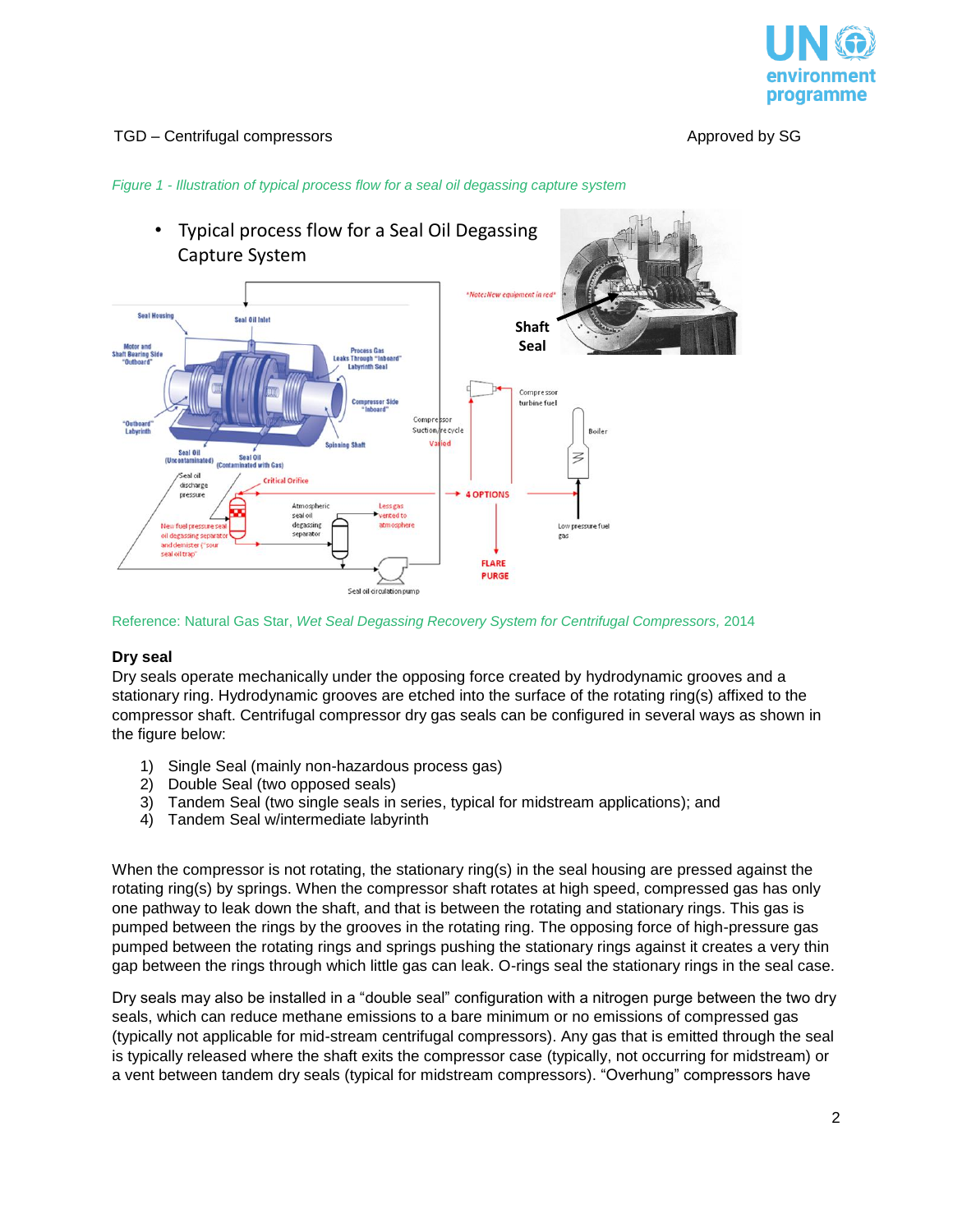

one seal on the turbine or motor driver (i.e. inboard) end; "beam" compressors have two seals at each end (i.e. inboard and outboard). Multi-stage compressors may also have seals between stages.





Reference: Fluid Science Dynamics, *NGT-Tandem Mass Spectometry,* [https://www.fsd.co.id/product/category/NGT-](https://www.fsd.co.id/product/category/NGT-Tandem-Mass-Spectrometry-16)[Tandem-Mass-Spectrometry-16](https://www.fsd.co.id/product/category/NGT-Tandem-Mass-Spectrometry-16)

Legend:

P = Process Gas injected into Seal/Primary Seal

B = Buffer gas (air, N2) injected in between double seal or between tandem seal with intermediate labyrinth at slightly higher pressure than the primary vent

S = Separation gas (air, N2) injected between outboard and seal/secondary seal through a labyrinth or carbon rings

 $V =$  Vent for inboard process gas leakage from Seal/Primary Seal plus some buffer or separation gas

V2 = Secondary Vent for separation gas and some buffer typically open to atmosphere; process gas leakage if primary seal fails

IL = Intermediate Labyrinth seal between primary and secondary tandem seals; secondary seal/buffer gas is supplied between the intermediate labyrinth and the secondary seal to prevent primary seal leakage from reaching the secondary seal

BS = Barrier Seal separates the gas seal from the compressor shaft bearings and keeps the lube oil from migrating along the shaft from the bearings and into the seal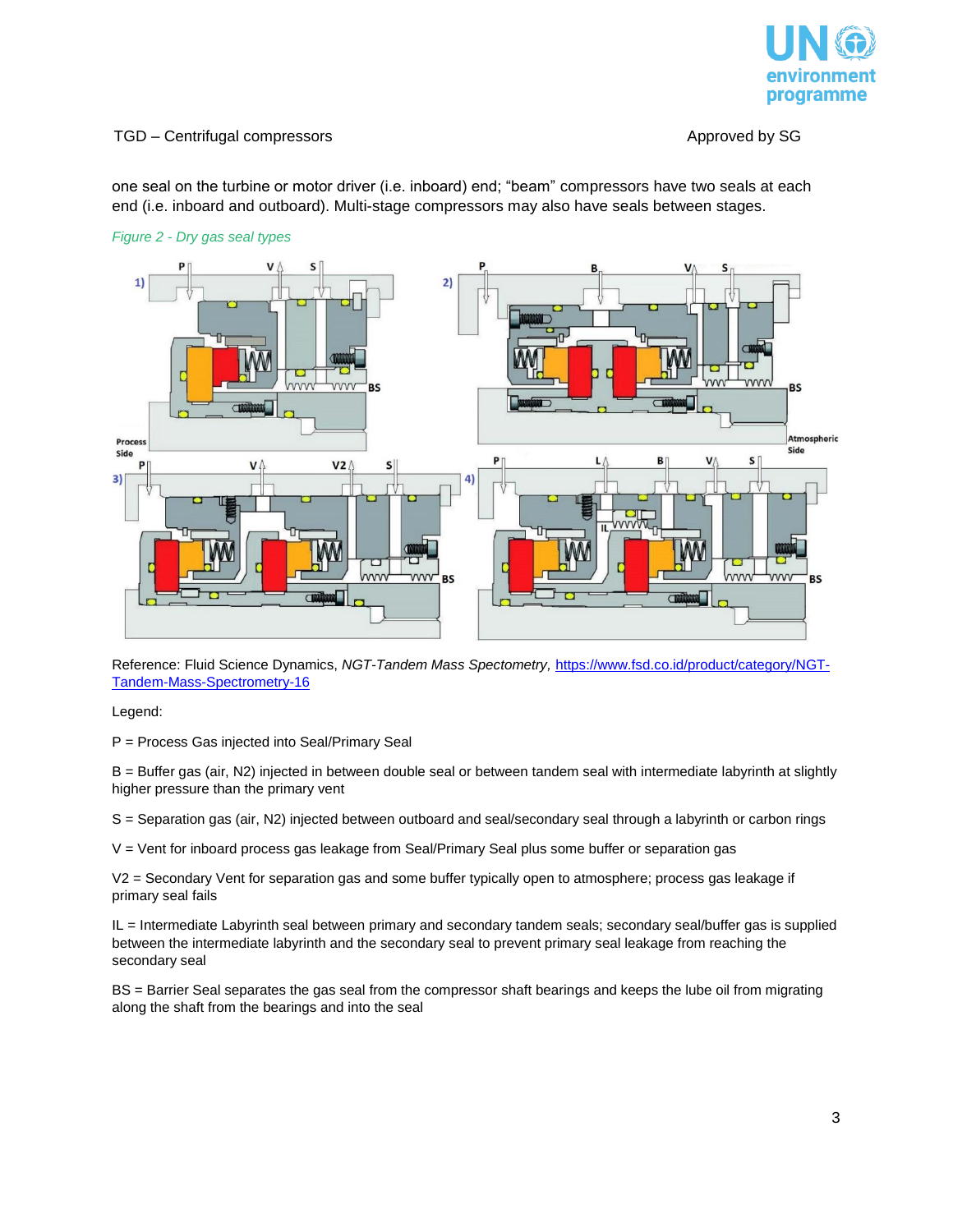





Reference: Adapted from Natural Gas Star, *Replacing Wet Seals with Dry Seals in Centrifugal Compressors,* 2006

## System boundaries

This document outlines quantification methodologies and reporting for methane that is vented to the atmosphere from centrifugal compressors. Methane emissions from centrifugal compressors that are captured and reintegrated into the process, i.e. not vented, are not to be reported. Methane emissions captured and routed to flare or thermal oxidation should be reported under Flaring (see *Flaring TGD*) and fugitive methane emissions from components of the centrifugal compressors under Fugitive Emissions (see *Fugitive Emissions TGD).*

[Materiality statement]

# Level 3 Quantification Methodologies

## Emission factors

Accepted source-level emission factors or those prescribed by local regulation are considered as providing Level 3 estimates, provided they are specific for the source type and based on the operating time of the compressor. Practitioners are encouraged to use emission factors that best represent conditions and practices at their facilities and adjust the factors, where warranted, to more accurately estimate emissions given differences between the reference system on which the emission factor is based, and their systems.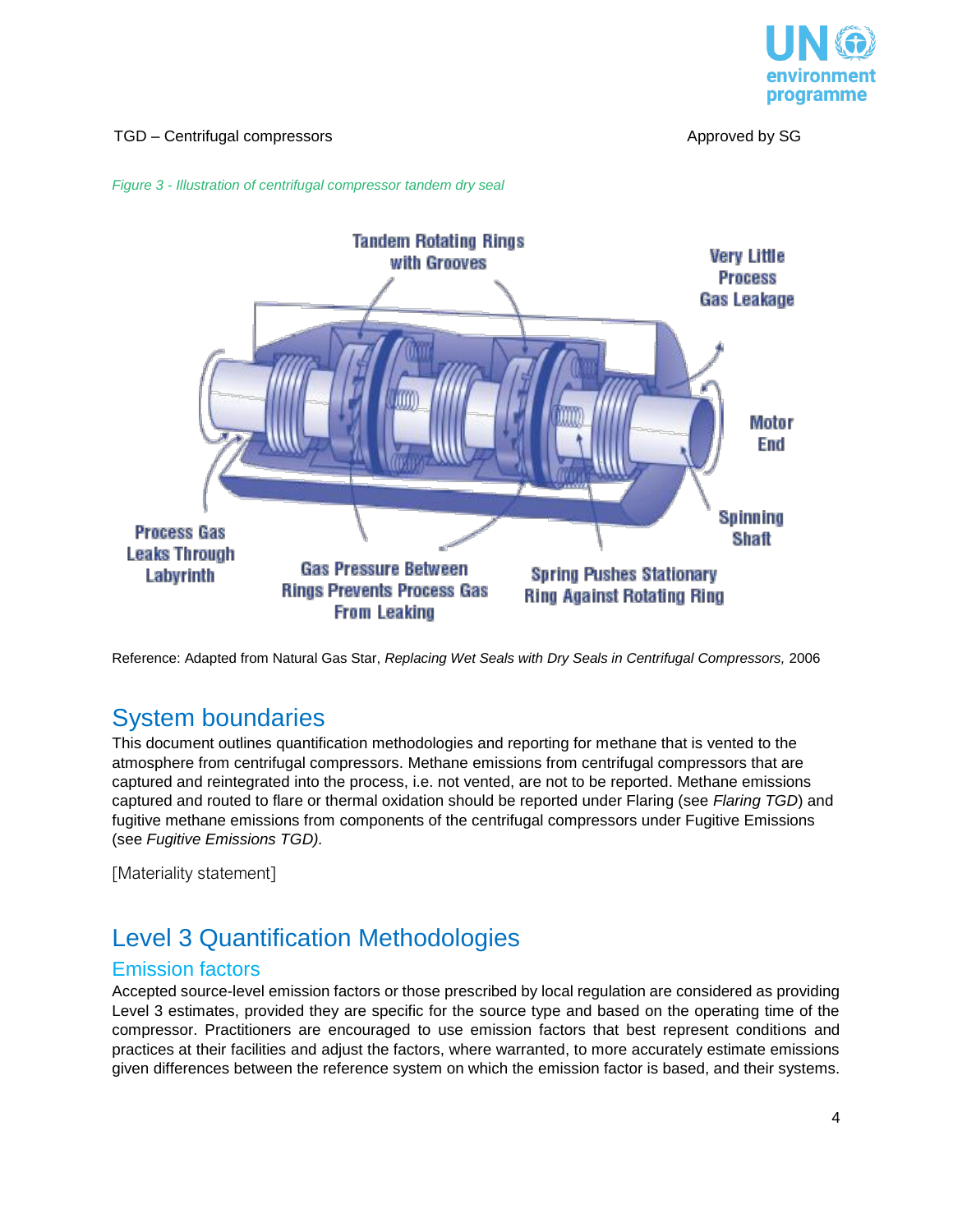

Activity data collection (percent of time online, off-line pressurized and off-line depressurized) should be conducted based on the data required by the selected emission factors.

The following tables present some examples of emission factors which can be used to estimate methane emissions from basic wet and dry seal compressors.

|                                                                                                          | Source <sup>2</sup>                      | Whole gas <sup>3</sup> Emission factor (high range) -<br><b>Centrifugal compressors</b> |                     |
|----------------------------------------------------------------------------------------------------------|------------------------------------------|-----------------------------------------------------------------------------------------|---------------------|
|                                                                                                          |                                          | scm/hour/compressor                                                                     | scf/hour/compressor |
| Natural Gas<br>Industry<br>Methane<br>Emission<br>Factor<br>Improvement<br>Study - Final<br>report, 2011 | Centrifugal compressor with dry<br>seals | 5.5                                                                                     | 192.7               |
|                                                                                                          | Centrifugal compressor with wet<br>seals | 364                                                                                     | 12,850              |

The emission factor should be applied to the number of operating hours and consider methane content of the compressed gas. When a dry seal compressor is on stand-by pressurized, an emission factor equivalent to 10% of emissions while in operation should be considered. As these are whole gas emission factors, it is necessary to multiply them with the methane content. If the methane content of the vent is unavailable, the average or typical methane content of the facility can be used.

## Manufacturer documentation

l

If available, methane emission factors presented in manufacturer documentation can be used to estimate methane emissions from centrifugal compressors, provided they are specific for the source type and based on the operating time of the compressor.

# Level 4 Quantification Methodologies Direct measurement and Measurement-based Emission factors

Measurements (including continuous and periodic monitoring) or emission factors developed based on representative measured emissions are considered Level 4 emissions quantification. Measurements must be taken that represent the total flow of each gas stream that is vented to atmosphere from the centrifugal compressor. For wet seal compressors where the methane content varies, the methane content should be measured for each compressor vent or a conservative assumption can be considered.

<sup>2</sup> Harrison. M. R. et al., *Natural Gas Industry Methane Emission Factor Improvement Study – Final report,* 2011, Table 1-4 [https://www.google.com/url?sa=t&rct=j&q=&esrc=s&source=web&cd=&cad=rja&uact=8&ved=2ahUKEwjF-](https://www.google.com/url?sa=t&rct=j&q=&esrc=s&source=web&cd=&cad=rja&uact=8&ved=2ahUKEwjF-NWsmZXzAhUPmYsKHSCLCI4QFnoECAQQAQ&url=https%3A%2F%2Fdept.ceer.utexas.edu%2Fceer%2FGHG%2Ffiles%2FFReports%2FXA_83376101_Final_Report.pdf&usg=AOvVaw1IAnXuR_L4h4R5hkip-TI9)[NWsmZXzAhUPmYsKHSCLCI4QFnoECAQQAQ&url=https%3A%2F%2Fdept.ceer.utexas.edu%2Fceer%2FGHG%2Ffiles%2FFReports%2FXA\\_8337](https://www.google.com/url?sa=t&rct=j&q=&esrc=s&source=web&cd=&cad=rja&uact=8&ved=2ahUKEwjF-NWsmZXzAhUPmYsKHSCLCI4QFnoECAQQAQ&url=https%3A%2F%2Fdept.ceer.utexas.edu%2Fceer%2FGHG%2Ffiles%2FFReports%2FXA_83376101_Final_Report.pdf&usg=AOvVaw1IAnXuR_L4h4R5hkip-TI9) [6101\\_Final\\_Report.pdf&usg=AOvVaw1IAnXuR\\_L4h4R5hkip-TI9](https://www.google.com/url?sa=t&rct=j&q=&esrc=s&source=web&cd=&cad=rja&uact=8&ved=2ahUKEwjF-NWsmZXzAhUPmYsKHSCLCI4QFnoECAQQAQ&url=https%3A%2F%2Fdept.ceer.utexas.edu%2Fceer%2FGHG%2Ffiles%2FFReports%2FXA_83376101_Final_Report.pdf&usg=AOvVaw1IAnXuR_L4h4R5hkip-TI9)

<sup>3</sup> Emission factors were based on whole gas with a methane content of 93.4%